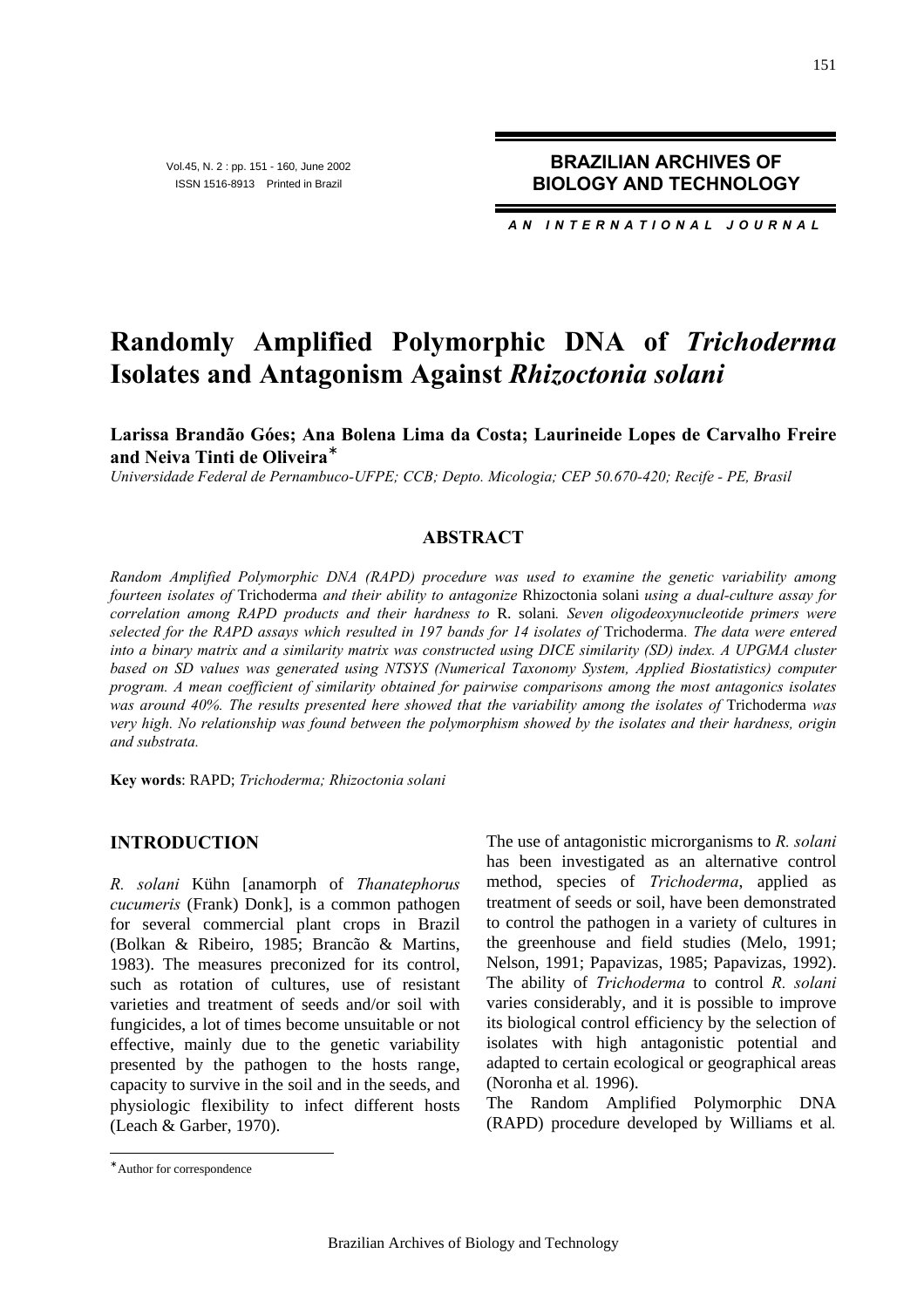(1990) and Welsh & Mc Clelland (1990) that involves simultaneous amplification of several anonymous loci in the genome using primers of arbitrary sequence has been used for genetic, taxonomic and ecological studies of several fungi (Crowhurst et al*.*, 1995; Fungaro et al*.* ,1996; Manulis et al*.*, 1993; Zinno et al*.*, 1998; Abbasi, et al*.*, 1999; Paavanem-Huhtala et al*.*, 2000). Fourteen strains of *Trichoderma* were studied by Santos (1992), using molecular markers of RAPD among other techniques, and it was possible to verify the natural genetic variability and to divide the strains in similarity groups, as well as differentiating the original strains of different regions. Muthumeenakshi et al*.* (1998) characterized genetically 15 strains of *T. harzianum* aggressive for edible mushrooms in the United States and England using RAPD, wich were designated "*T. harzianum* group 4", that presented a high homogeneity degree. Comparison of molecular data of group 4 with group 2 (the causal agent of the epidemic green mold in industrial mushrooms in England) indicated that the isolates of *T. harzianum* group 4 were different from that of group 2. Gomez et al*.* (1997) analyzed the RAPD profiles of strains of *T. harzianum* and classified them in different groups according to their capacity for control of plant pathogenic fungi. Arisan-Atac et al*.* (1995) studied 11 strains of *T. viride*, 2 strains of *Hypocrea rufa* and 9 other species of *Trichoderma* with relation to the RAPD profile and their ability for controlling *Cryphonectria parasitica* through pairing *in vitro*. The results allowed the construction of a dendrogram where the strains characterized with potential for antagonize *C. parasitica* were gathered in very different groups. The isolate of *H. rufa* was among *T. viride* strains with negative biocontrol capacity, what was in agreement with their non ability for antagonizing *C. parasitica*. Zimand et al*.* (1994) used RAPD markers obtained from 9 arbitrary primers to distinguish strains of *Trichoderma*. Ten of the strains identified as *T. harzianum* exhibited similarities, and it was possible to distinguish the isolate T-39, used commercially as biocontrol agent of *Botrytis cinerea*. For efficient selection of strains of *Trichoderma* with taxonomic finalities, Fujimori & Okuda (1993) examined 74 strains of *Trichoderma* by RAPD profiles and the results were consistent with the morphological, physiological and ecological data of these strains, what suggests that the technique can aid to eliminate strains duplicated in a program for microbial selection. Using RAPD Schlick et al*.* (1994) analyzed strains of *T. harzianum* and mutants induced by gamma radiation originated from one wild isolate, verifying that with RAPD it was possible to differentiate all the mutants strains for at least one primer and concluding that the method was valuable for identification and fast differentiation of strains.

The genetic variability of *Trichoderma* isolates using the RAPD technique and their antagonistic potential against *R. solani*, as well as the relationship between their antagonistic capacity and RAPD profiles were analysed.

# **MATERIAL AND METHODS**

# **Isolates used**

Fourteen isolates of *Trichoderma* (six of *T. viride*, six of *T. harzianum*, one *T. polysporum*, one of *T. pseudokoningii*) and one of *R. solani* (isolate registered under nº 4014 from Micoteca URM,UFPE, Recife,PE,Brazil) were obtained from the Culture Collection (URM) of the Federal University of Pernambuco (UFPE), Recife, PE, Brazil and from Culture Collection of the Federal Rural University of Pernambuco (UFRPE).

## **Extraction and amplification of the DNA of the isolates of** *Trichoderma*

The extraction of total genomic DNA of each isolate of *Trichoderma* was made as described by Raeder & Broda (1985). The primers OPA, OPR, OPX and OPW, as well as Taq DNA polimerase and the dNTPs were supplied by Operon Technologies, CA, USA. Amplification reactions were carried out in a total volume of 25 μl containing approximately 20-25 ng of template DNA, primer 0,4  $\mu$ mol l<sup>-1</sup> and MgCl<sub>2</sub> 3,0 mmol l<sup>-1</sup>. The control reaction consisted of all the components, but the genomic DNA, none of the used primers presented detectable amplified products. The amplification process was accomplished in thermal cycler (MJ Research), programmed to accomplish an initial denaturing of 5 minutes at 92 °C, 40 cycles of 1 minute at 92 °C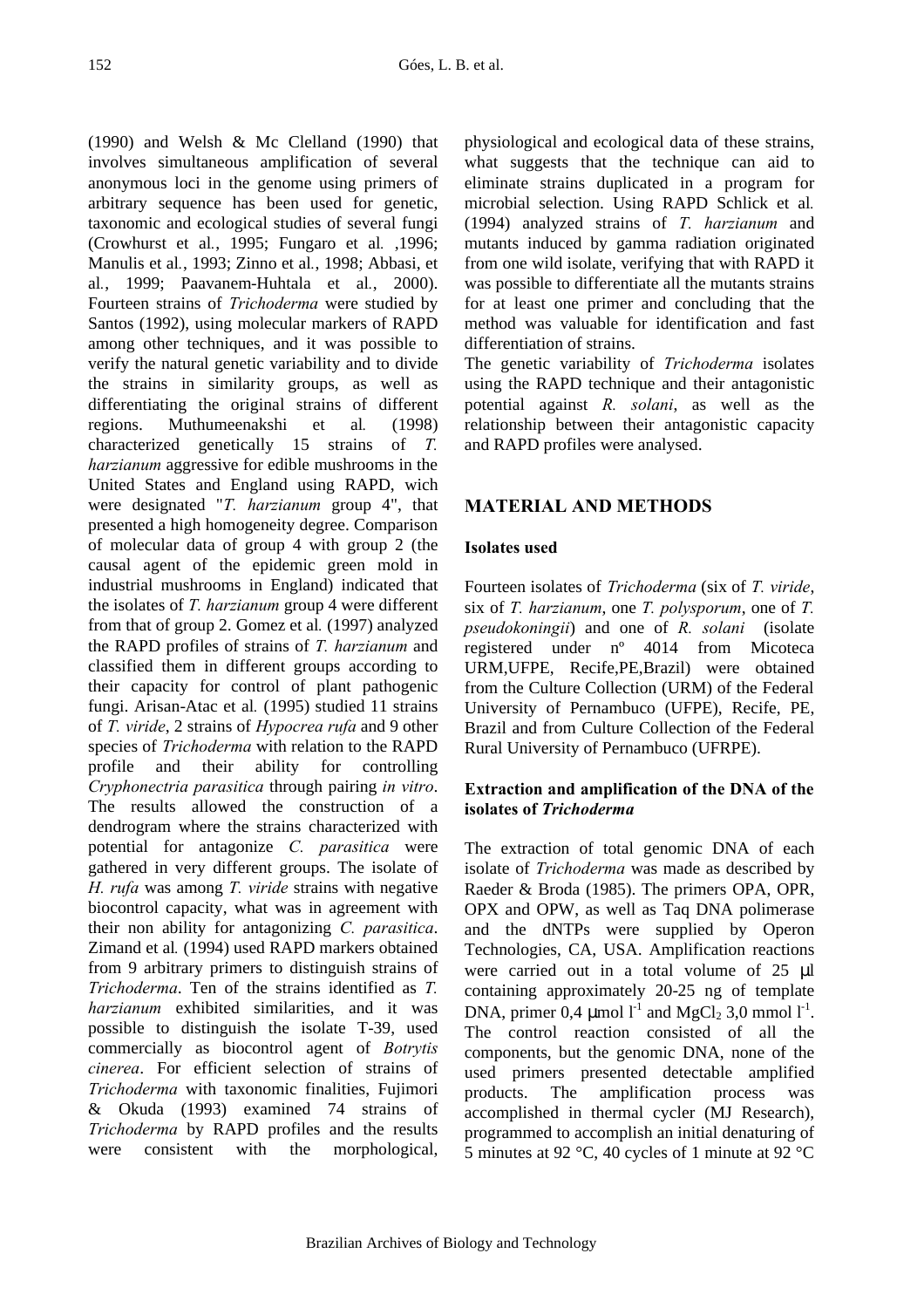(denaturing), 1 minute and 30 seconds at 39 °C (annealing), 2 minutes at 72 °C (extension) and finally 5 minutes to 72  $\degree$ C for a final extension, during 40 cycles. After the process, samples of 22 μl of the amplification products were assayed by electrophoresis in 1,4% agarose gels, at 3 V/cm-1 of distance among the electrodes, running with TBE buffer. Gels were stained with ethidium bromide, and photographed under U.V. light. The λDNA cut by HindIII was used as molecular weight size markers.

The NTSYS.PC (Numerical Taxonomy System Applied Biostatistics, Setauket, New York) computer program was used for data analysis. The data (band presence or absence) were introduced in the form of a binary matrix and a pairwise similarity matrix,was constructed using the DICE coefficient (SD) (Sneath & Sokal, 1973). SD values were obtained by the double number of shared bands between two patterns divided by the sum of all the bands in the same pattern (value 1 indicates identical patterns for two individuals and value 0 indicates completely different patterns). The UPGMA (Unweighted pair-group method with arithmetical averages) grouping of the SD values was generated using the NTSYS program.

#### **Antagonistic capacity of** *Trichoderma* **isolates**

The antagonism experiments were accomplished by the method described by Dennis & Webster (1971). The isolates were cultivated in Petri dishes with PDA media for seven days. Disks of 5mm of diameter were cut and removed from the growing borders of the colonies and transferred to another Petri dish with PDA. Each plate received two disks, one with *Trichoderma* mycelium and another with *Rhizoctonia* mycelium, placed at a distance of 7 cm from each other, in time intervals according the growth speed test organisms. The plates were incubated at 26°C. The experiment was entirely at random with three replicates. Classification of the isolates was based on the Bell et al*.* (1982) scale of antagonism classes.

## **RESULTS AND DISCUSSION**

#### **Primers selection**

Eighty primers from the kits OPA, OPR, OPW and OPX were tested. Forty primers from OPR and OPW did not provide amplification products.

Some primers of the kits A and X amplified the tested DNA, but only seven were chosen, because they presented strong and defined bands, and consistent fragments patterns: OPA5 (5'-AGGGGTCTTG), OPA13 (5'-AGCACCCAC), OPX1 (5'-CTGGGCACGA), OPX2 (5'- TTCCGCCACC), OPX3 (5'-GGCGCAGTG), OPX7 (5'-GAGCGAGGCT) and OPX12 (5'- TCGCCAGCCA).

## **DNA Polimorphism analysis of the** *Trichoderma* **isolates**

A total of 197 bands were produced with the 7 primers used (Figs. 1-7). The dendrogram constructed through the method UPGMA is presented in Fig 8. For elaboration of the dendrogram, it was necessary to use lost portion for the isolate 2745, amplified by the primer OPA-5, in the attempt of avoiding a false positive result. No monomorphic bands were found, while polimorphic bands were evident.

#### **Classification of** *Trichoderma* **isolates antagonistic to** *R. solani***,** *in vitro*

*Trichoderma* isolates demonstrated high antagonistic action over *R*. *solani;* the isolates of *T. harzianum* were the most aggressive. The isolates of *Trichoderma* overlaped the colony of *R. solani* with 120 hours except for the isolates 2596, 3086 and 2745. The isolates 3302, 3601and Tm, started overlaping the colony of *R. solani* earlier than the other isolates. The isolate T14 (*Trichoderma pseudokoningii*) was not able of overlaping the colony of *R. solani*, but inhibited its growth (Table 1). The classification of the isolates with relation to the antagonism, and based on the overlaping of the colony, according to Bell et al*.* (1982) is shown in Table 2.

#### **RAPD Profiles and the antagonism of isolates of** *Trichoderma* **against** *R. solani*

The intraspecific genetic variation among the isolates was clear (Fig. 8). The isolate Tm (isolated from corn seed) was grouped in the dendrogram with the isolate 2820 (isolated from sugar-cane). Although belonging to the same species, the isolates presented low similarity, around 55%. The 3603 isolate presented stonger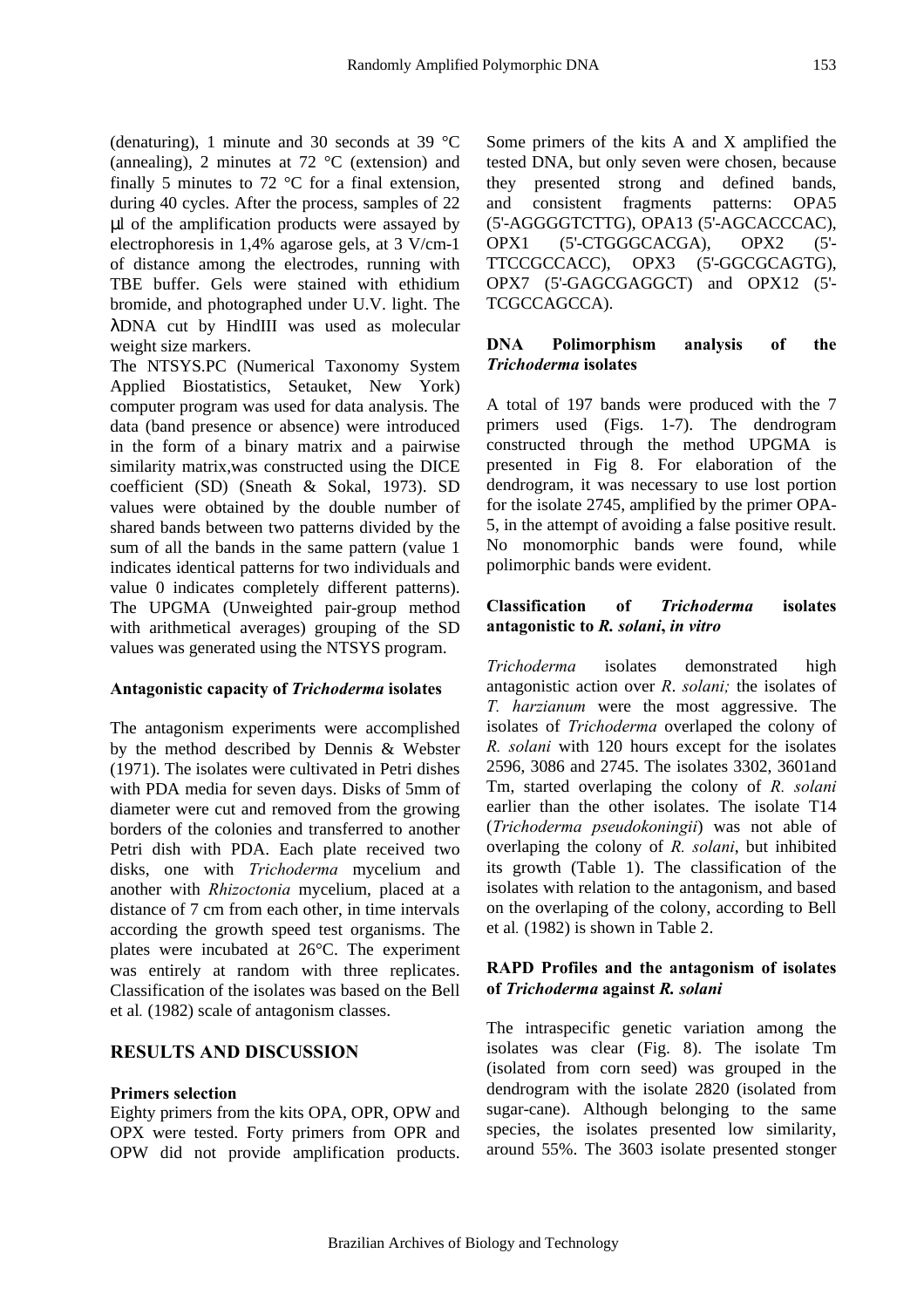antagonistic action than the isolate T14, in agreement with the classification of antagonism (Table 2). The isolate T14 and 3603 were in the same group in the dendrogram, although they were of different species. Arisan-Atac et al*.* (1995) working with RAPD of species of *Trichoderma* and two strains of *Hypocrea rufa* antagonistic against *C. parasitica*, also obtained this type of contradictory result, verifying that *H. rufa* and *T. viride* were in the same group in the dendrogram. This suggested that doubts in the classic classification of species of Trichoderma existed and should be investigated with complementary information being achieved by other methods.

The technique of RAPD was efficient in demonstrating the DNA polymorphism of these isolates of *Trichoderma,* showing hight intraspecific genetic variability.

The similarity degree of among the samples that presented better antagonistic acting was around 40%. The dendrogram did not show grouping of the isolates by the level of antagonism. Relationships among the polymorphism existent, the aggressiveness and the origin of the isolates were not found.

| Overlap measures $(mm)^1$ |     |     |     |     |      |  |  |
|---------------------------|-----|-----|-----|-----|------|--|--|
| <b>ISOLATE</b>            | 24h | 48h | 72h | 96h | 120h |  |  |
| 3302                      | 120 | 150 | 250 | 366 | 450  |  |  |
| 361                       | 130 | 150 | 283 | 343 | 450  |  |  |
| 3604                      | 103 | 250 | 300 | 343 | 450  |  |  |
| T <sub>14</sub>           | -   |     | p   |     |      |  |  |
| T <sub>11</sub>           | p   | 140 | 180 | 293 | 450  |  |  |
| Tm                        | 130 | 200 | 433 | 433 | 433  |  |  |
| Tpet                      | 056 | 143 | 233 | 310 | 433  |  |  |
| 2820                      | 050 | 100 | 133 | 246 | 450  |  |  |
| 3603                      | 070 | 100 | 173 | 280 | 450  |  |  |
| 3270                      | 080 | 210 | 216 | 286 | 450  |  |  |
| 2455                      | -   | p   | 186 | 303 | 450  |  |  |
| 3086                      |     | p   | 050 | 050 | 050  |  |  |
| 2596                      | p   | 173 | 270 | 310 | 350  |  |  |
| 2745                      | p   | 140 | 140 | 163 | 183  |  |  |

**Table 1** - Measures of overlap of colonies of *Trichoderma* isolates on colonies of *R. solani*

 $\frac{1}{1}$  Media of three repetitions  $p =$ Moment of the encounter of the colonies

| Table 2 - Classification of Trichoderma isolates antagonism against R. solani isolate |  |  |
|---------------------------------------------------------------------------------------|--|--|
|                                                                                       |  |  |

| <b>ANTAGONISM CLASS<sup>1</sup></b> | <b>ISOLATE</b>                               | N° OF ISOLATES |
|-------------------------------------|----------------------------------------------|----------------|
|                                     | 3302, 3601, 3604, T11, Tm, Tpet, 2820, 3603, |                |
|                                     | 3270, 2455                                   |                |
|                                     | 2596, 2745                                   |                |
|                                     | T <sub>14</sub> , 3086                       |                |
|                                     |                                              |                |
|                                     |                                              |                |

<sup>1</sup>Classes of antagonism (based on Bell et al*.*, 1982): **1**-*Trichoderma* grew and overlap the colony of *R. solani* and the whole surface of the media; 2-*Trichoderma* grew and it covered  $\frac{2}{3}$  of the surface of the media; 3-*Trichoderma* and *R. solani* colonized each one half of the surface of the media and didn't have dominance;  $4-R$ . *solani* grew and it covered  $\frac{2}{3}$  of the surface of the media; **5**-*R. solani* grew and overlap the colony of *Trichoderma* and the whole surface of the media.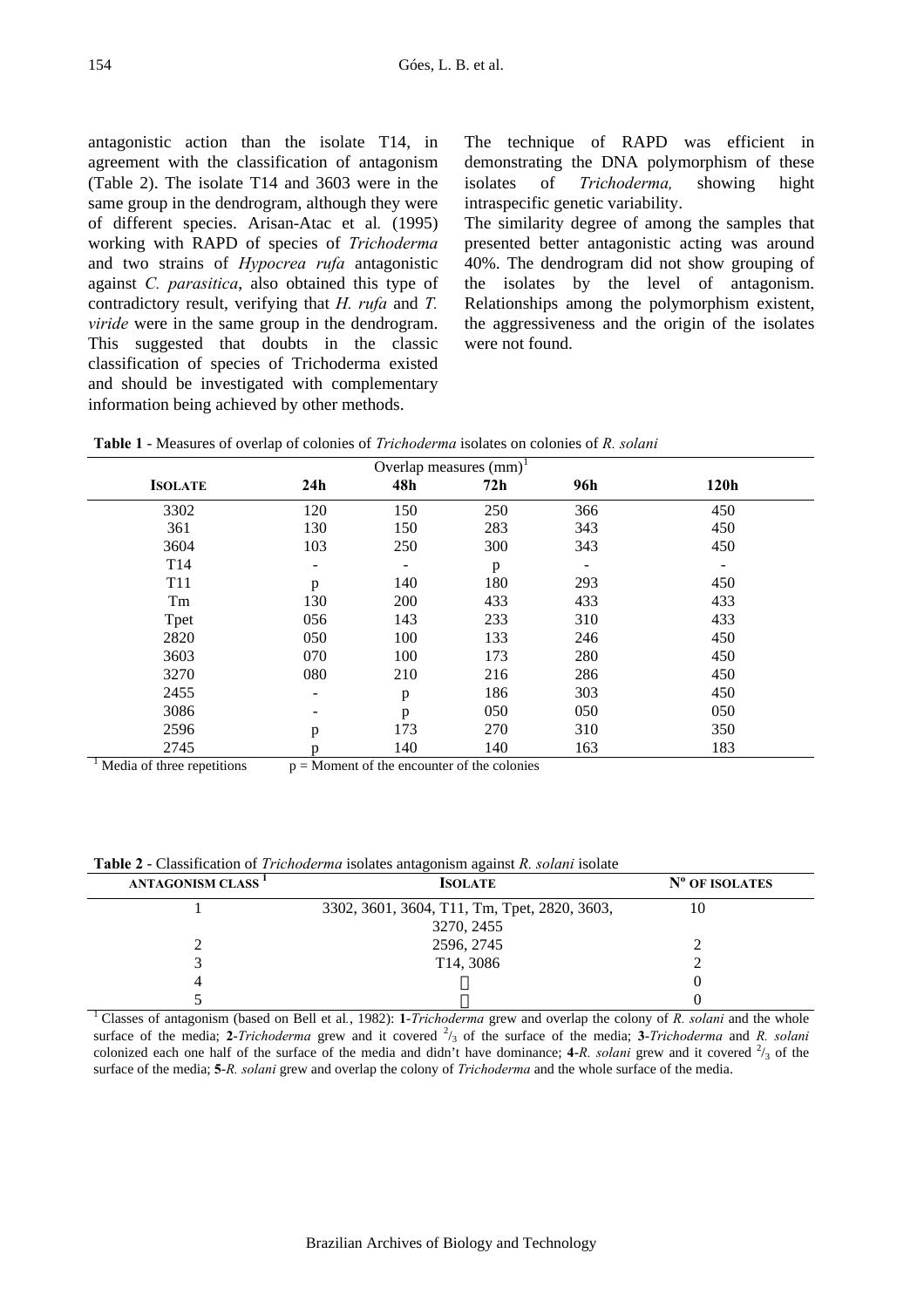

**Figure 1** - *Trichoderma* isolates RAPD profiles obtained with OPA 5. *primer*. Positions 1-8 corresponding to isolates 3086, 3270, 3302, 3601, 3603, 3604, T11 e T14, respectively and positions 9-14 corresponding to isolates Tm, Tpet, 2455, 2596, 2745, 2820, respectively. Molecular weight size markers (λ DNA cut by *Hind* III) in base pairs are indicated by M.



**Figure 2** - *Trichoderma* isolates RAPD profiles obtained with OPA 13. *primer*. Positions 1-11 correspondig to isolates 3086, 3270, 3302, 3601, 3603, 3604, T11 e T14, respectively and positions 9-14 corresponding to isolates Tm, Tpet, 2455, 2596, 2745, 2820, respectively. Molecular weight size markers (λ DNA cut by *Hind* III) in base pairs are indicated by M.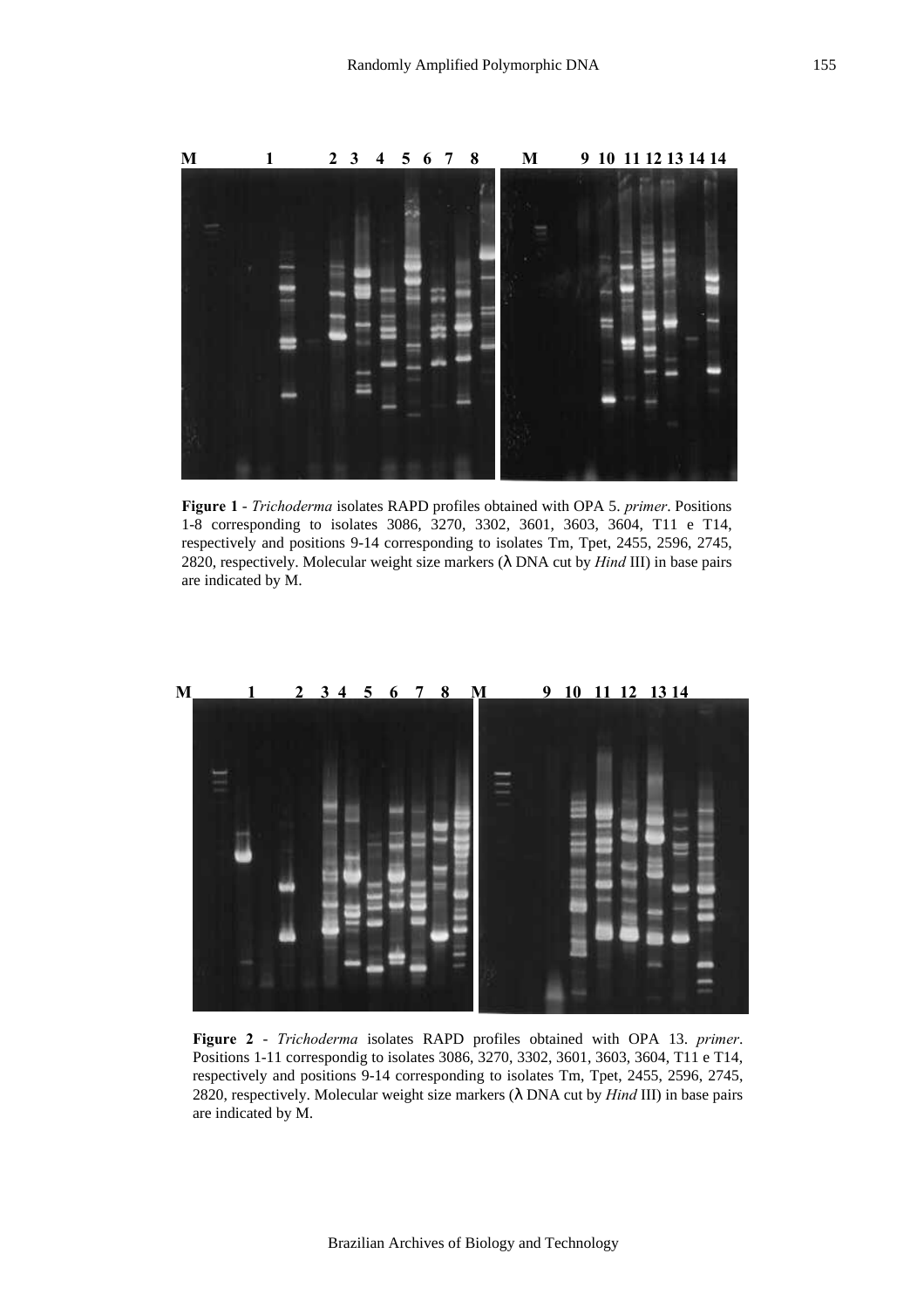

**Figure 3** - *Trichoderma* isolates RAPD profiles obtained with OPX1 *primer*. Positions 1- 8 corresponding to isolates 3086, 3270, 3302, 3601, 3603, 3604, T11 e T14, respectively and positions 9-14 corresponding to isolates Tm, Tpet, 2455, 2596, 2745, 2820, respectively. Molecular weight size markers ((λ DNA cut by *Hind* III)) in base pairs are indicated by M.



**Figure 4** - *Trichoderma* isolates RAPD profiles obtained with OPX2 *primer*. Positions 1-8, corresponding to isolates 3086, 3270, 3302, 3601, 3603, 3604, T11 e T14, respectively and positions 9-14, corresponding to isolates Tm, Tpet, 2455, 2596, 2745, 2820, respectively. Molecular weight size markers ((λ DNA cut by *Hind* III)) in base pairs are indicated by M.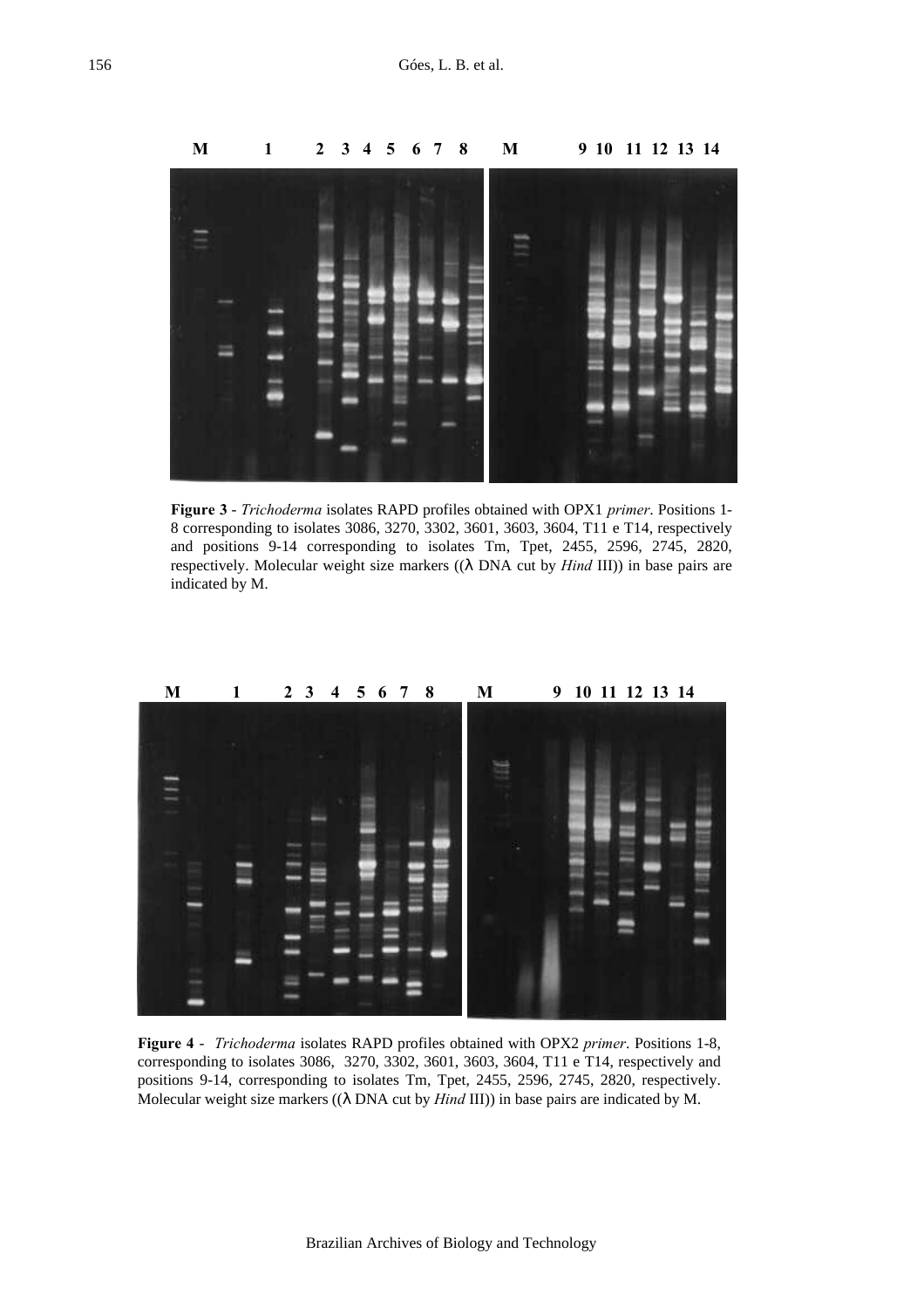

**Figure 5** - *Trichoderma* isolates RAPD profiles obtained with OPX3 *primer*. Positions 1-8, corresponding to isolates 3086, 3270, 3302, 3601, 3603, 3604, T11 e T14, respectively and positions 9-14, corresponding to isolates Tm, Tpet, 2455, 2596, 2745, 2820, respectively. Molecular weight size markers ((λ DNA cut by *Hind* III)) in base pairs are indicated by M.



**Figure 6** - *Trichoderma* isolates RAPD profiles obtained with OPX7 *primer*. Positions 1-8, corresponding to isolates 3086, 3270, 3302, 3601, 3603, 3604, T11 e T14, respectively and positions 9-14, corresponding to isolates Tm, Tpet, 2455, 2596, 2745, 2820, respectively. Molecular weight size markers ((λ DNA cut by *Hind* III)) in base pairs are indicated by M.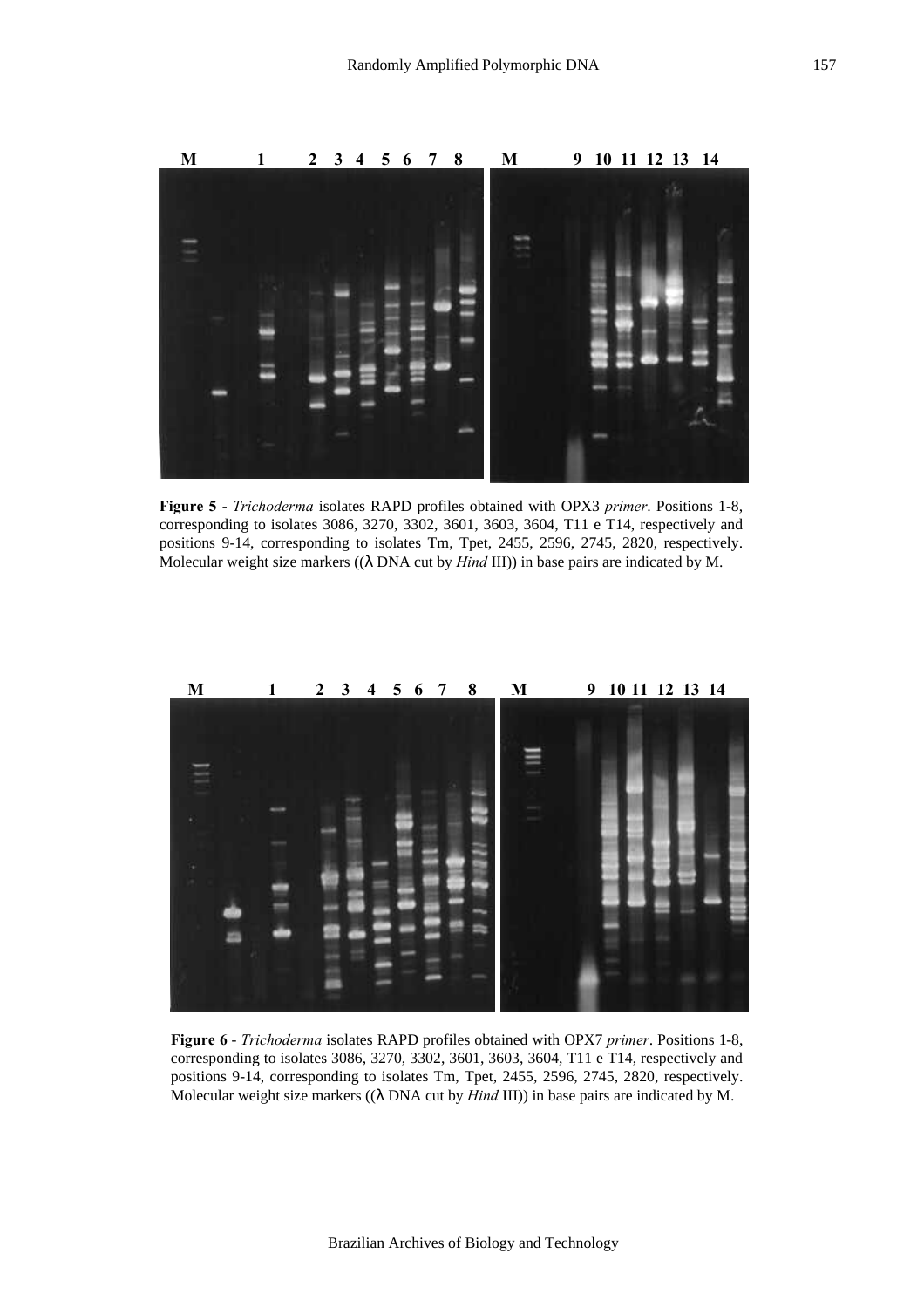

**Figure 7** - *Trichoderma* isolates RAPD profiles obtained with OPX12 *primer*. Positions 1- 8, corresponding to isolates 3086, 3270, 3302, 3601, 3603, 3604, T11 e T14, respectively and positions 9-14 corresponding to isolates Tm, Tpet, 2455, 2596, 2745, 2820, respectively. Molecular weight size markers ((λ DNA cut by *Hind* III)) in base pairs are indicated by M.



**Figure 8** - UPGMA dendrogram based on the DICE similarity index (SD) illustrating the genetic relationships among 14 *Trichoderma* isolates .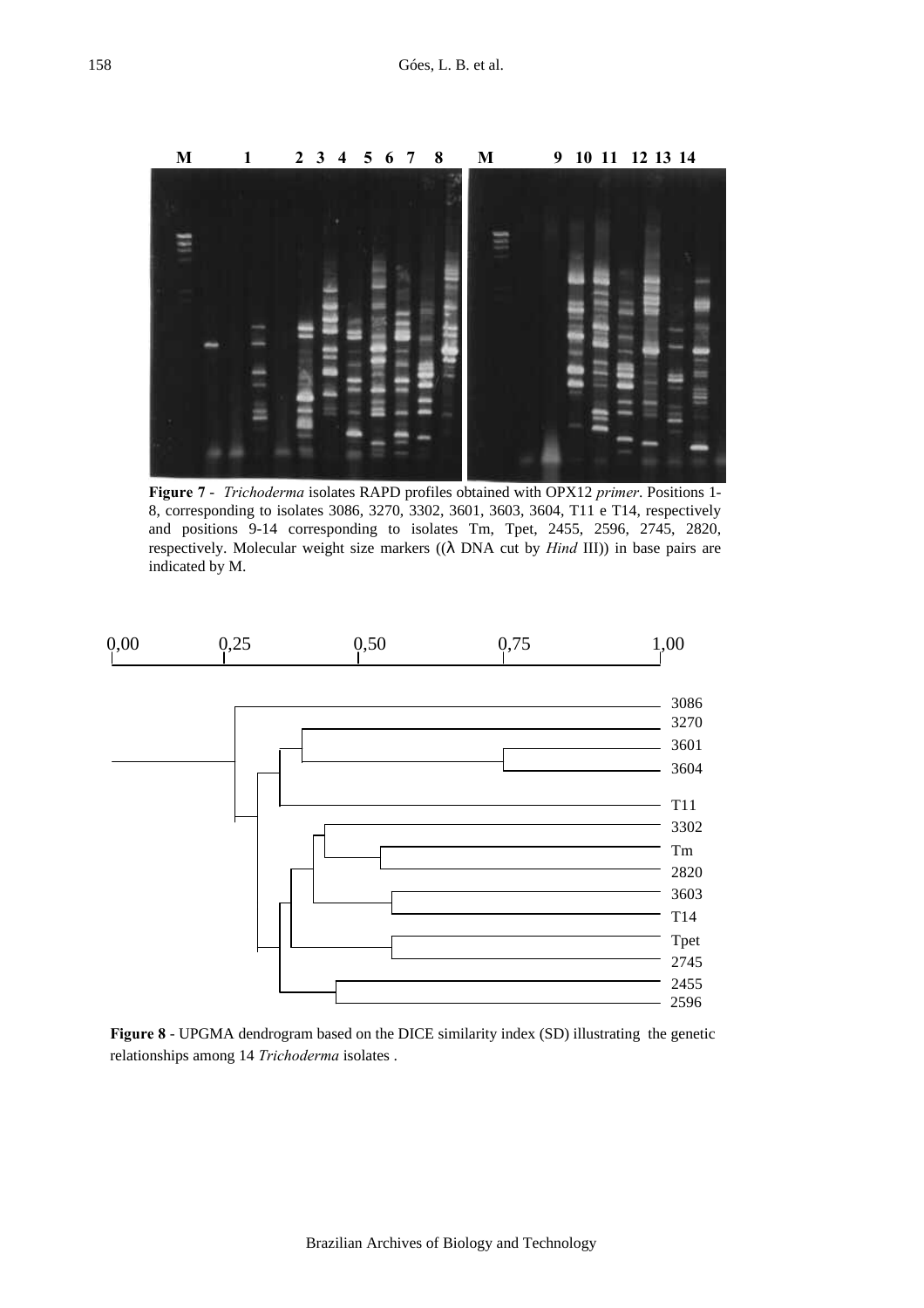#### **RESUMO**

A técnica de RAPD (Random Amplified Polymorphic DNA) foi utilizada para examinar a variabilidade genética em quatorze isolados de *Trichoderma* além de sua capacidade de antagonizar o fungo fitopatogênico *Rhizoctonia solani* usando pareamento *in vitro*, e a possível relação entre perfís de RAPD e agressividade dos isolados de *Trichoderma* a *R. solani*. Foram selecionados sete primers para os ensaios de RAPD, os quais produziram 197 bandas. Os dados foram introduzidos no programa de computador NTSYS (Numerical Taxonomy System, Applied Biostatistics)na forma de uma matrix binária, sendo construída uma matriz de similaridade utilizando-se o coeficiente de similaridade de DICE (SD) e baseado nos valores SD, pelo método de agrupamento UPGMA um dendrograma. Observou-se que o grau de similaridade das amostras que apresentaram melhor desempenho antagônico foi bastante baixo, em torno de 40%. Os resultados demonstraram que a variabilidade entre os isolados de Trichoderma é muito alta. Aparentemente não foi demonstrada nenhuma relação entre o perfil de RAPD obtido e o nível de antagonismo dos isolados de *Trichoderma* nem agrupamento em função da origem dos isolados ou substrato.

## **REFERENCES**

- Abbasi, P. A.; Miller, S. A.; Meulia, T.; Hoitink, H. A. J. and Kim, J. M. (1999) Precise detection and tracing of *Trichoderma hamatum* 382 in compostamended potting mixes by using molecular markers. *Applied and Environmental Microbiology*, **65** : (12), 5421-5426.
- Arisan-Atac, I.; Heidenreich, E. and Kubicek, C. P. (1995), Randomly amplified polymorphic DNA fingerprinting identifies subgroups of *Trichoderma viride* and other *Trichoderma* sp. capable of chestnut blight biocontrol. *FEMS Microbiology Letters*, **126**, 249-256.
- Bell, D. K.; Well, H. D. Markhabell, D. K. and Wells, C. R. (1982), *In vitro* antagonism of *Trichoderma* species against six fungal plant pathogens. *Phythopatology*, **72** : (4), 379-382.
- Bolkan, H. A. and Ribeiro, W. R. C. (1985), Anastomosis groups and pathogenicity of *Rhizoctonia* isolates from Brasil. *Plant Disease*, **69** : (7), 599-601.
- Brancão, N. and Martins, R. M. (1983), Levantamento de doenças de beterraba açucareira (*Beta vulgaris* L.). *Fitopatologia Brasileira*, **8**, 592.(Resumos).
- Chet, I. (1990), Biological control of soil-borne plant pathogens with fungal antagonists in combination with soil treatments. In:. *Biological control of soilborne plant pathogens*. Hornby, D. (Ed.)Wallingford: CAB International, pp. 15-25.
- Crowhurst, R. N.; King, F. Y.; Hawthorne, B. T.; Sanderson, F.R. and Choi-Pheng, Y. (1995), Rapd characterization of *Fusarium oxysporum* associated with wilt of angsana (Pterocarpus indicus) in Singapore. *Mycological Research*, **99** : (1), 14-18.
- Dennis, C. J. and Webster, J. (1971), Antagonism properties of species groups of *Trichoderma*, III. Hyphal interaction. *Transactions British Mycological Society*, **57**, 363-369.
- Fungaro, M. H. P.; Vieira, M. L. C.; Pizzarani-Kleiner, A. A. and Azevedo, J. L. (1996), Diversity among soil and insect isolates of *Metarhizium anisopliae* var. *anisopliae* detected by RAPD. *Letters in Applied Microbiology*, **22**, 389-392.
- Fugimori, F. and Okuda, T. (1993), Aplication of the random amplified polymorphic DNA using the polymerase chain reaction for efficient elimination of duplicate strains in microbial screening. *The Journal of antibiotics*, **47** : (2), 173-182.
- Gomez, I.; Chet, I. and Herreraestrela, A., (1997), Genetic diversity and vegetative compatibility among *Trichoderma harzianum* isolates. *Molecular & General Genetics*, **256**, 127-135.
- Leach, L. D. and Garber, R. H. (1970), Control of *Rhizoctonia solani* In - *Rhizoctonia solani: Biology and pathology*. Parmeter, J. R., (ed.), Berkeley: The University of California Press, pp. 189-199.
- Manulis, S.; Kogan, N.; Reuven, M. and Ben-Yephet, Y. (1993), Use of the RAPD technique for identification of *Fusarium oxysporum* f. sp. *dianthi* from carnation. *Phytopathology*, **84** : (1), 98-101.
- Melo, I. S. (1991), Potencialidade da utilização de *Trichoderma* spp., no controle biológico de doenças de plantas. In - *Controle biológico de doenças de plantas*. Bettiol, W., (Org.) Jaguariúna: EMBRAPA-CNPDA, pp. 135-156. (EMBRAPA-CNPDA. Documentos; 15).
- Muthumeenakshi, S., Brown, A. E. and Mills, P. R. (1998), Genetic comparision of aggressive weed mould strains of *Trichoderma harzianum* from mushroom compost in North America and the British Isles*. Mycological Research*, **4**, 385-390.